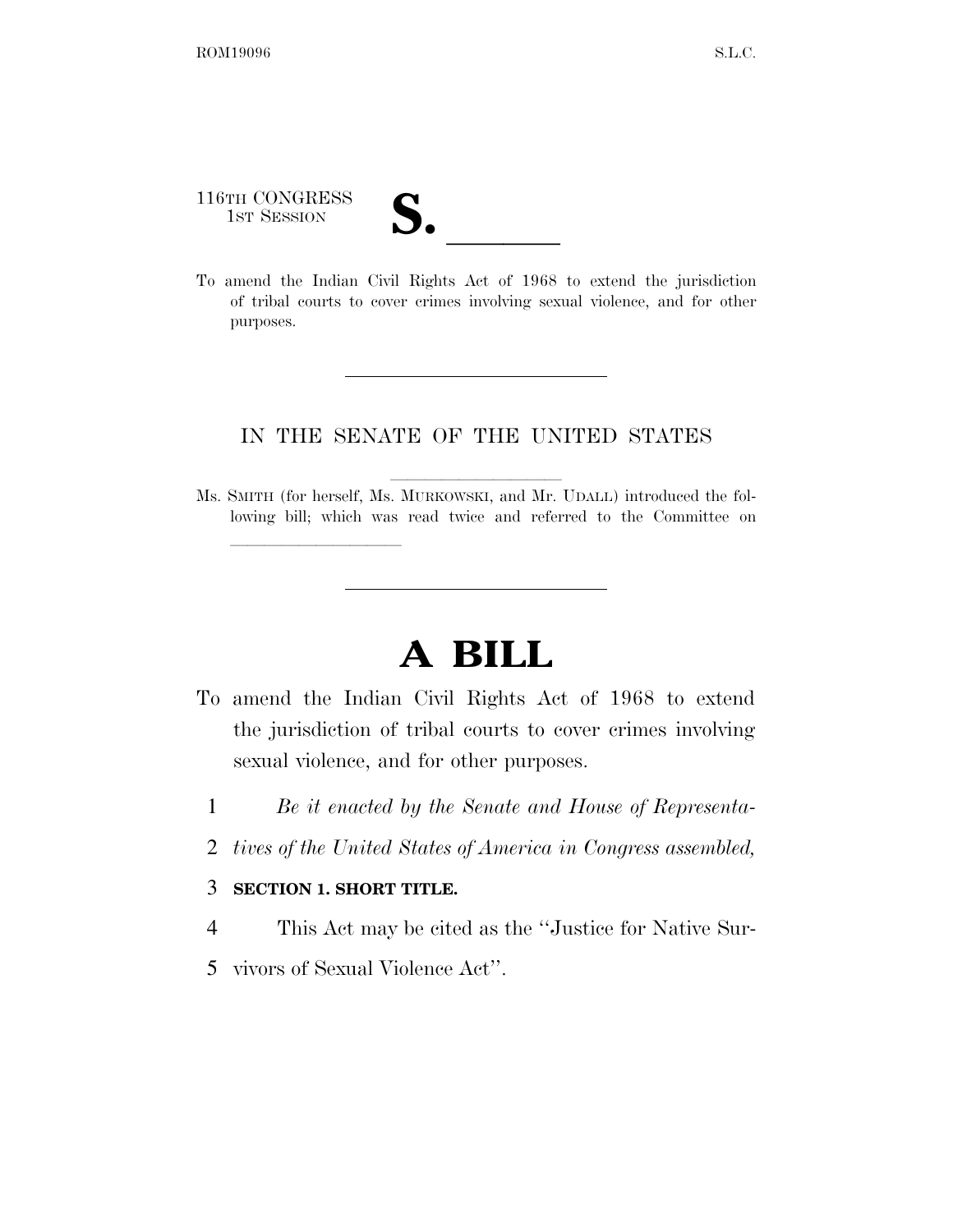| 1              | SEC. 2. TRIBAL JURISDICTION OVER CRIMES OF DOMES-  |
|----------------|----------------------------------------------------|
| $\overline{2}$ | TIC, DATING, OR SEXUAL VIOLENCE, SEX               |
| 3              | TRAFFICKING, OR STALKING.                          |
| $\overline{4}$ | Section 204 of Public Law 90–284 (25 U.S.C. 1304)  |
| 5              | (commonly known as the "Indian Civil Rights Act of |
| 6              | $1968"$ ) is amended—                              |
| 7              | (1) in the section heading, by striking " $DO-$    |
| 8              | <b>MESTIC VIOLENCE</b> " and inserting "DOMESTIC,  |
| 9              | DATING, OR SEXUAL VIOLENCE, SEX TRAF-              |
| 10             | FICKING, OR STALKING";                             |
| 11             | $(2)$ in subsection $(a)$ —                        |
| 12             | $(A)$ in paragraph $(1)$ , by striking "means"     |
| 13             | violence" and inserting "includes any violation    |
| 14             | of the criminal law of the Indian tribe that has   |
| 15             | jurisdiction over the Indian country where the     |
| 16             | violation occurs that is";                         |
| 17             | $(B)$ in paragraph $(2)$ —                         |
| 18             | (i) by striking "means violence" and               |
| 19             | inserting "includes any violation of the           |
| 20             | criminal law of the Indian tribe that has          |
| 21             | jurisdiction over the Indian country where         |
| 22             | the violation occurs that is"; and                 |
| 23             | (ii) by striking "an Indian tribe that             |
| 24             | has jurisdiction over the Indian country           |
| 25             | where the violence occurs" and inserting           |
| 26             | "that Indian tribe";                               |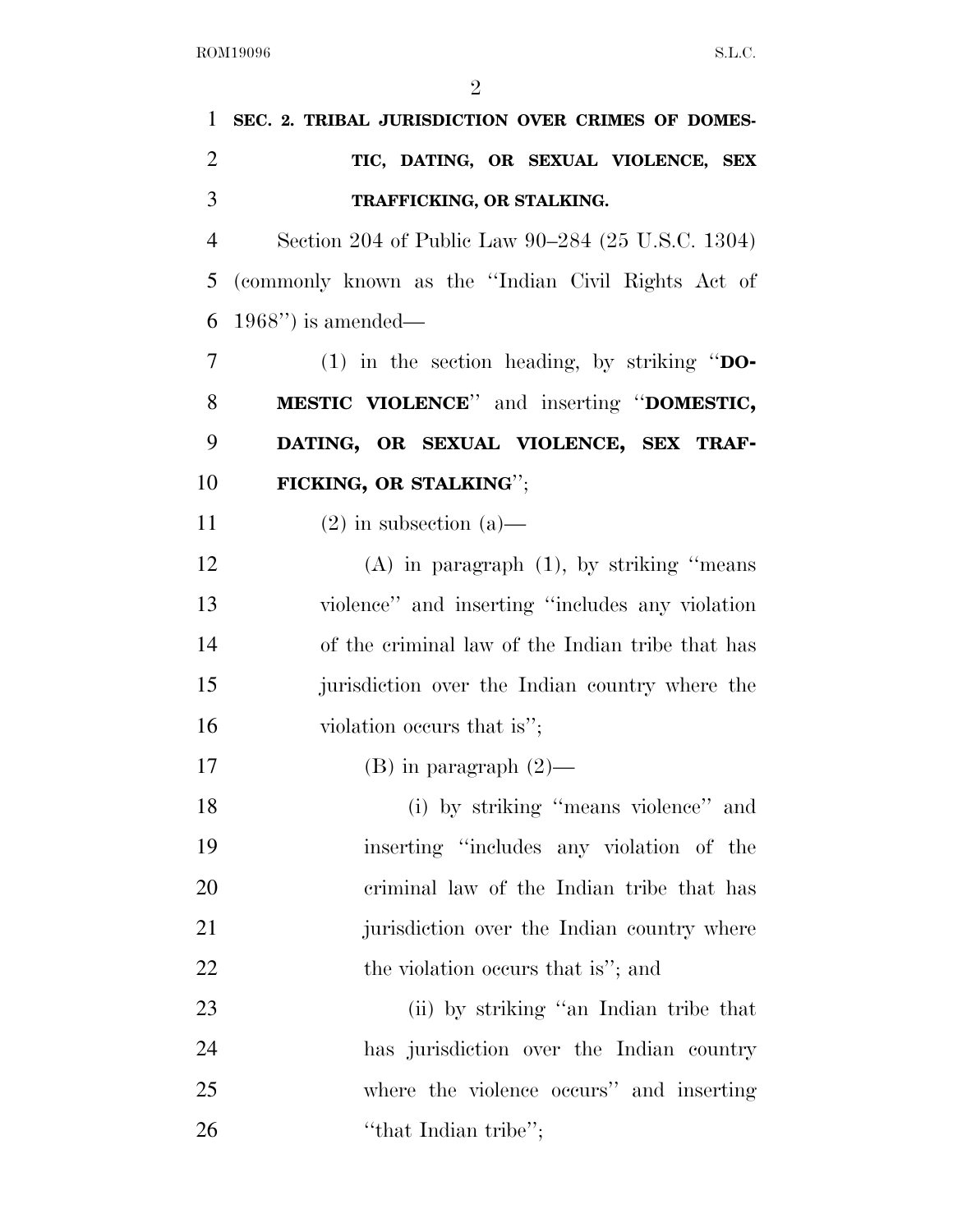ROM19096 S.L.C.

| $\mathbf{1}$   | $(C)$ in paragraph $(4)$ , by striking "domes-       |
|----------------|------------------------------------------------------|
| $\overline{2}$ | tic violence" and inserting "tribal";                |
| 3              | (D) by redesignating paragraphs (6) and              |
| $\overline{4}$ | $(7)$ as paragraphs $(9)$ and $(10)$ , respectively; |
| 5              | $(E)$ by inserting after paragraph $(5)$ the         |
| 6              | following:                                           |
| 7              | "(6) RELATED CONDUCT.—The term 'related              |
| 8              | conduct' means conduct alleged to have been com-     |
| 9              | mitted by a defendant that—                          |
| 10             | $\lq\lq$ is a violation of the criminal law of       |
| 11             | the Indian tribe that has jurisdiction over the      |
| 12             | Indian country where the underlying offense oc-      |
| 13             | curred; and                                          |
| 14             | $\lq\lq (B)$ occurs in connection with the exercise  |
| 15             | of special tribal criminal jurisdiction by that In-  |
| 16             | dian tribe.                                          |
| 17             | $``(7)$ SEX TRAFFICKING.—                            |
| 18             | "(A) IN GENERAL.—The term 'sex traf-                 |
| 19             | ficking' means conduct—                              |
| 20             | $\lq\lq$ (i) consisting of —                         |
| 21             | "(I) recruiting, enticing, har-                      |
| 22             | boring, transporting, providing, ob-                 |
| 23             | taining, advertising, maintaining, pa-               |
| 24             | tronizing, or soliciting by any means a              |
| 25             | person; or                                           |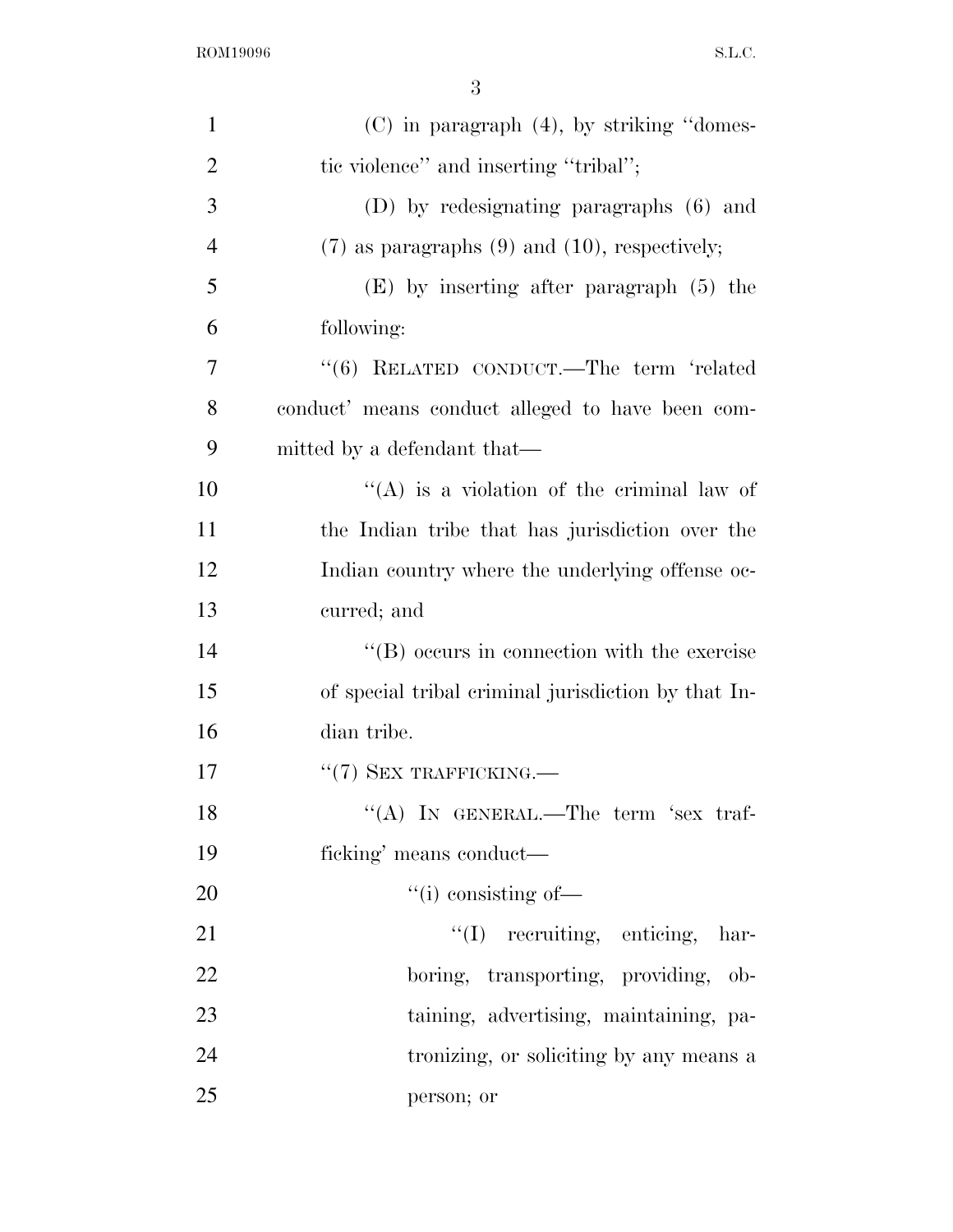| $\mathbf{1}$   | "(II) benefiting, financially or by                   |
|----------------|-------------------------------------------------------|
| $\overline{2}$ | receiving anything of value, from par-                |
| 3              | ticipation in a venture that has en-                  |
| $\overline{4}$ | gaged in an act described in subclause                |
| 5              | $(I);$ and                                            |
| 6              | "(ii) carried out with the knowledge,                 |
| 7              | or, except where the act constituting the             |
| 8              | violation of clause (i) is advertising, in            |
| 9              | reckless disregard of the fact, that—                 |
| 10             | $\lq\lq$ (I) means of force, threats of               |
| 11             | force, fraud, coercion, or any combina-               |
| 12             | tion of such means will be used to                    |
| 13             | cause the person to engage in a com-                  |
| 14             | mercial sex act; or                                   |
| 15             | $\lq\lq$ (II) the person has not attained             |
| 16             | the age of 18 years and will be caused                |
| 17             | to engage in a commercial sex act.                    |
| 18             | "(B) DEFINITIONS.—In this paragraph,                  |
| 19             | the terms 'coercion' and 'commercial sex act'         |
| 20             | have the meanings given the terms in section          |
| 21             | $1591(e)$ of title 18, United States Code.            |
| 22             | "(8) SEXUAL VIOLENCE.—The term 'sexual vio-           |
| 23             | lence' means any nonconsensual sexual act or con-     |
| 24             | tact proscribed by Federal, tribal, or State law, in- |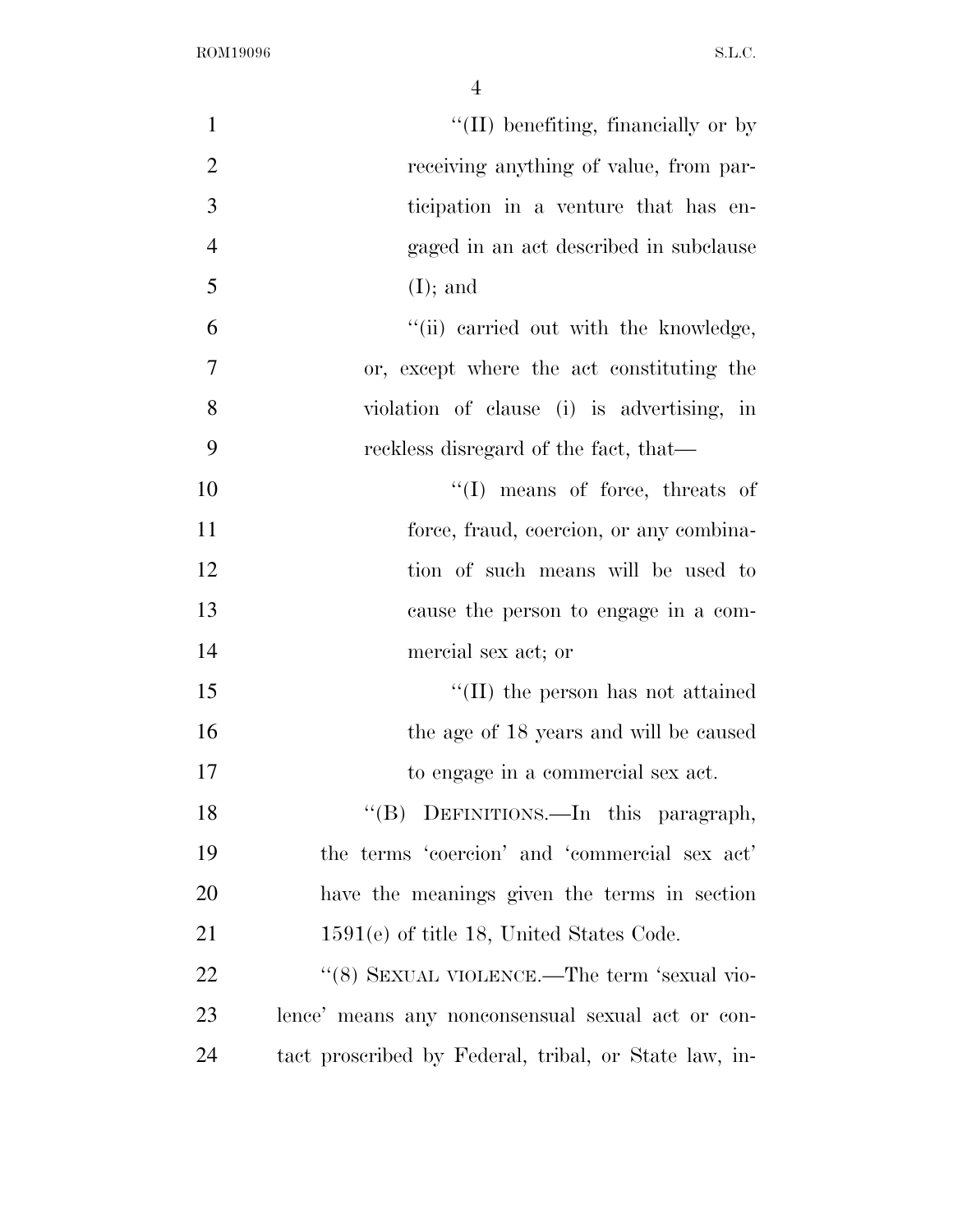| $\mathbf{1}$   | cluding in any case in which the victim lacks the ca- |
|----------------|-------------------------------------------------------|
| $\overline{2}$ | pacity to consent to the act.";                       |
| 3              | $(F)$ in paragraph $(9)$ (as redesignated by          |
| $\overline{4}$ | subparagraph $(D)$ —                                  |
| 5              | (i) in the paragraph heading, by strik-               |
| 6              | ing "DOMESTIC VIOLENCE" and inserting                 |
| 7              | "TRIBAL"; and                                         |
| 8              | (ii) by striking "domestic violence"                  |
| 9              | and inserting "tribal"; and                           |
| 10             | (G) by adding at the end the following:               |
| 11             | "(11) STALKING.—The term 'stalking' means             |
| 12             | engaging in a course of conduct directed at a spe-    |
| 13             | cific person that would cause a reasonable person—    |
| 14             | "(A) to fear for his or her safety or the             |
| 15             | safety of others; or                                  |
| 16             | $\lq\lq$ to suffer substantial emotional dis-         |
| 17             | tress."                                               |
| 18             | $(3)$ in subsection $(b)$ –                           |
| 19             | (A) by striking "domestic violence" each              |
| 20             | place the term appears and inserting "tribal";        |
| 21             | and                                                   |
| 22             | $(B)$ in paragraph $(4)$ —                            |
| 23             | (i) by striking subparagraph $(B)$ ;                  |
| 24             | (ii) by striking the paragraph designa-               |
| 25             | and heading and all that<br>follows<br>tion           |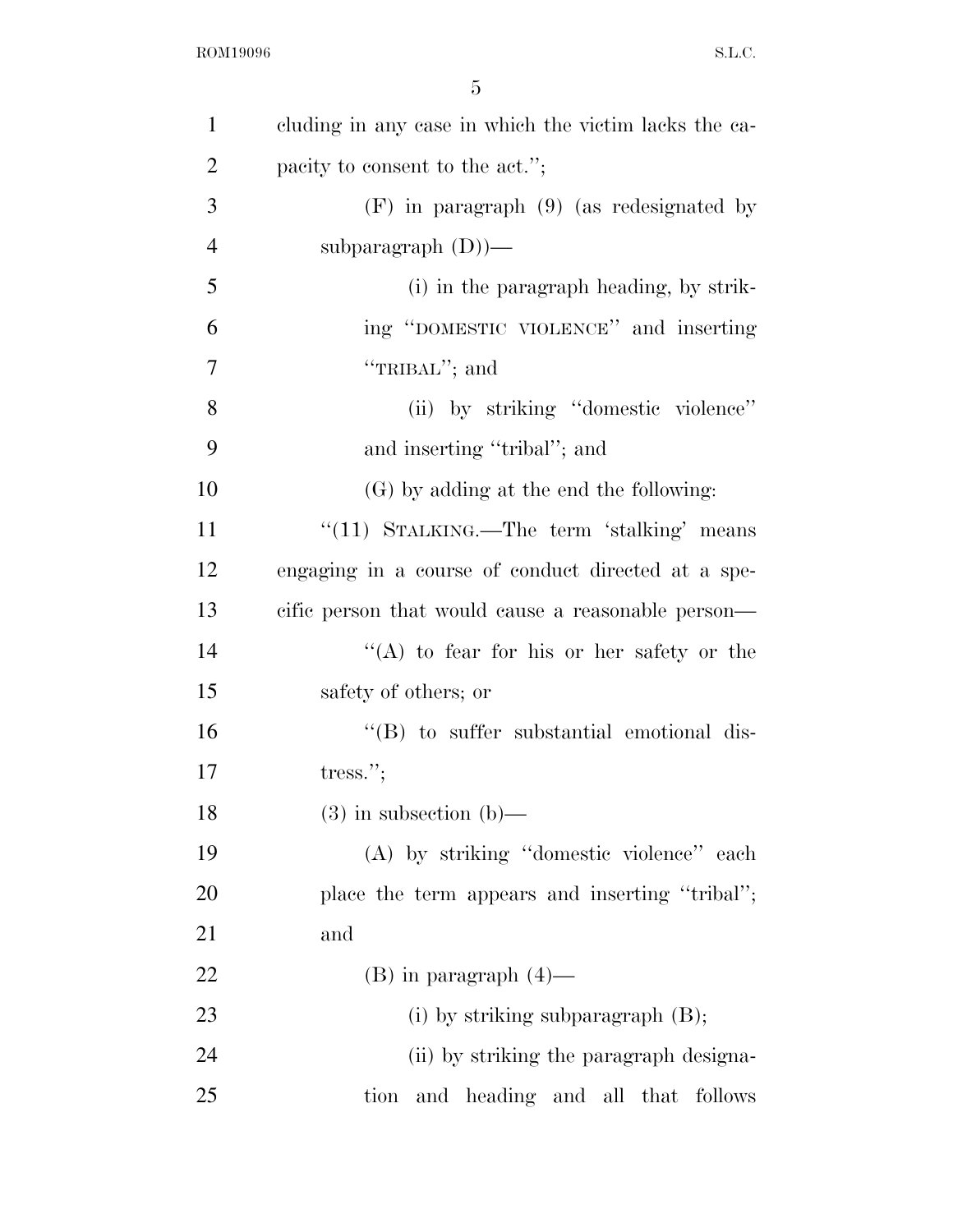| $\mathbf{1}$   | through "A participating" in clause (i) of        |
|----------------|---------------------------------------------------|
| $\overline{2}$ | subparagraph (A) and inserting the fol-           |
| 3              | lowing:                                           |
| $\overline{4}$ | "(4) EXCEPTION FOR NON-INDIAN VICTIM AND          |
| 5              | DEFENDANT.-                                       |
| 6              | "(A) IN GENERAL.—A participating"; and            |
| 7              | (iii) by striking "(ii) DEFINITION OF             |
| 8              | VICTIM.—In this subparagraph" and in-             |
| 9              | serting the following:                            |
| 10             | "(B) DEFINITION OF VICTIM.—In this                |
| 11             | paragraph";                                       |
| 12             | $(4)$ in subsection $(e)$ —                       |
| 13             | $(A)$ in the matter preceding paragraph $(1)$ ,   |
| 14             | by striking "domestic violence" and inserting     |
| 15             | "tribal";                                         |
| 16             | $(B)$ in paragraph $(1)$ —                        |
| 17             | (i) in the paragraph heading, by strik-           |
| 18             | ing "VIOLENCE AND DATING" and insert-             |
| 19             | ing ", DATING, AND SEXUAL"; and                   |
| 20             | (ii) by striking "or dating violence"             |
| 21             | and inserting ", dating violence, or sexual       |
| 22             | violence"; and                                    |
| 23             | (C) by adding at the end the following:           |
| 24             | "(3) STALKING.—An act of stalking that occurs     |
| 25             | in the Indian country of the participating tribe. |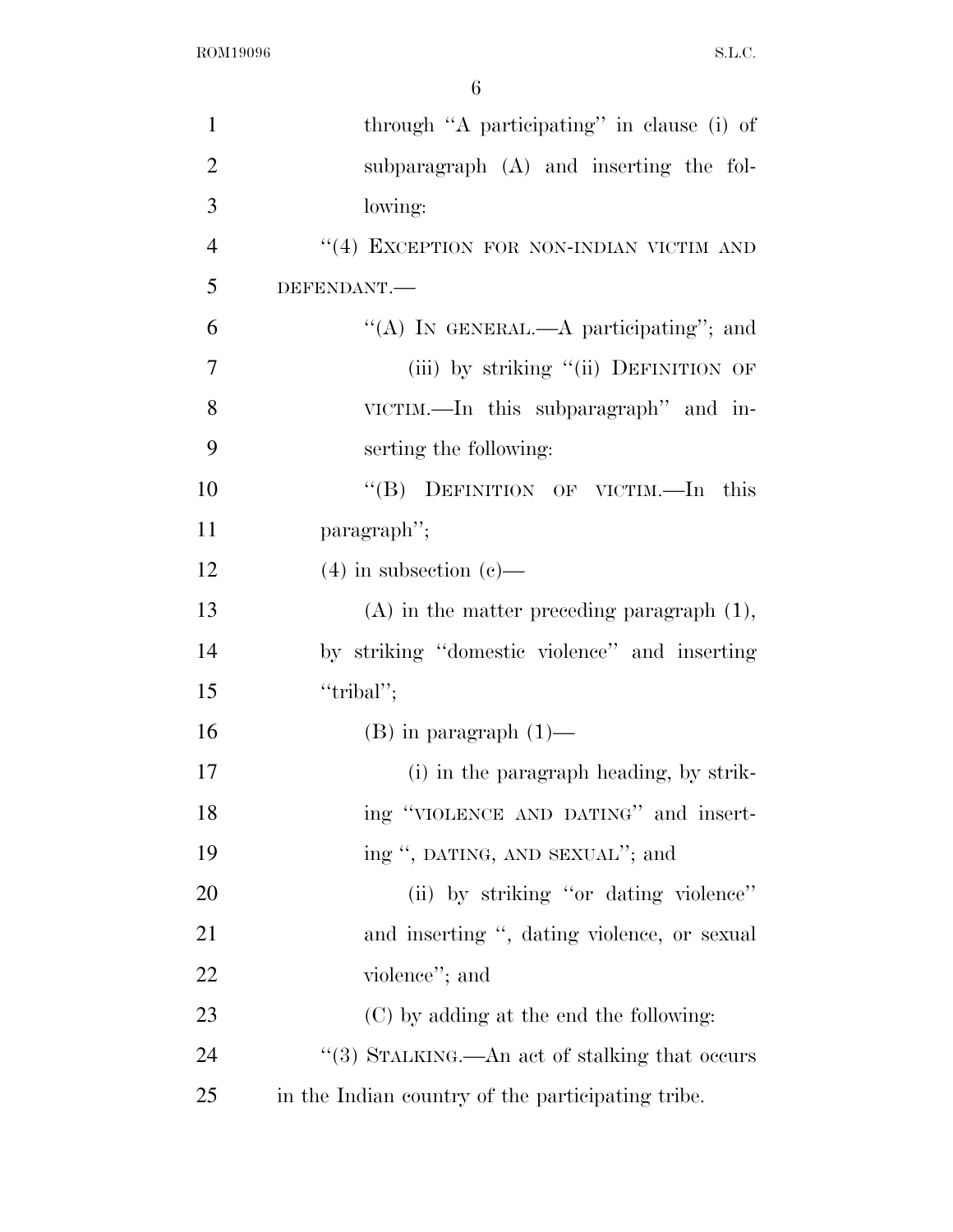| $\mathbf{1}$   | "(4) SEX TRAFFICKING.—An act of sex traf-             |
|----------------|-------------------------------------------------------|
| $\overline{2}$ | ficking that occurs in the Indian country of the par- |
| 3              | ticipating tribe.                                     |
| $\overline{4}$ | "(5) RELATED CONDUCT.—An act of related               |
| 5              | conduct that occurs in the Indian country of the      |
| 6              | participating tribe.";                                |
| 7              | (5) in subsection (d), by striking "domestic vio-     |
| 8              | lence" each place the term appears and inserting      |
| 9              | "tribal"; and                                         |
| 10             | $(6)$ in subsection $(f)$ —                           |
| 11             | (A) by striking "special domestic violence"           |
| 12             | each place the term appears and inserting "spe-       |
| 13             | cial tribal";                                         |
| 14             | $(B)$ in paragraph $(2)$ , by striking "pros-         |
| 15             | ecutes" and all that follows through the semi-        |
| 16             | colon at the end and inserting the following:         |
| 17             | "prosecutes—                                          |
| 18             | $\lq\lq$ (A) a crime of domestic violence;            |
| 19             | $\lq\lq$ (B) a crime of dating violence;              |
| 20             | $\lq\lq$ (C) a crime of sexual violence;              |
| 21             | "(D) a criminal violation of a protection             |
| <u>22</u>      | order;                                                |
| 23             | "(E) a crime of stalking;                             |
| 24             | $\lq\lq(F)$ a crime of sex trafficking; or            |
| 25             | $\lq\lq(G)$ a crime of related conduct;"; and         |